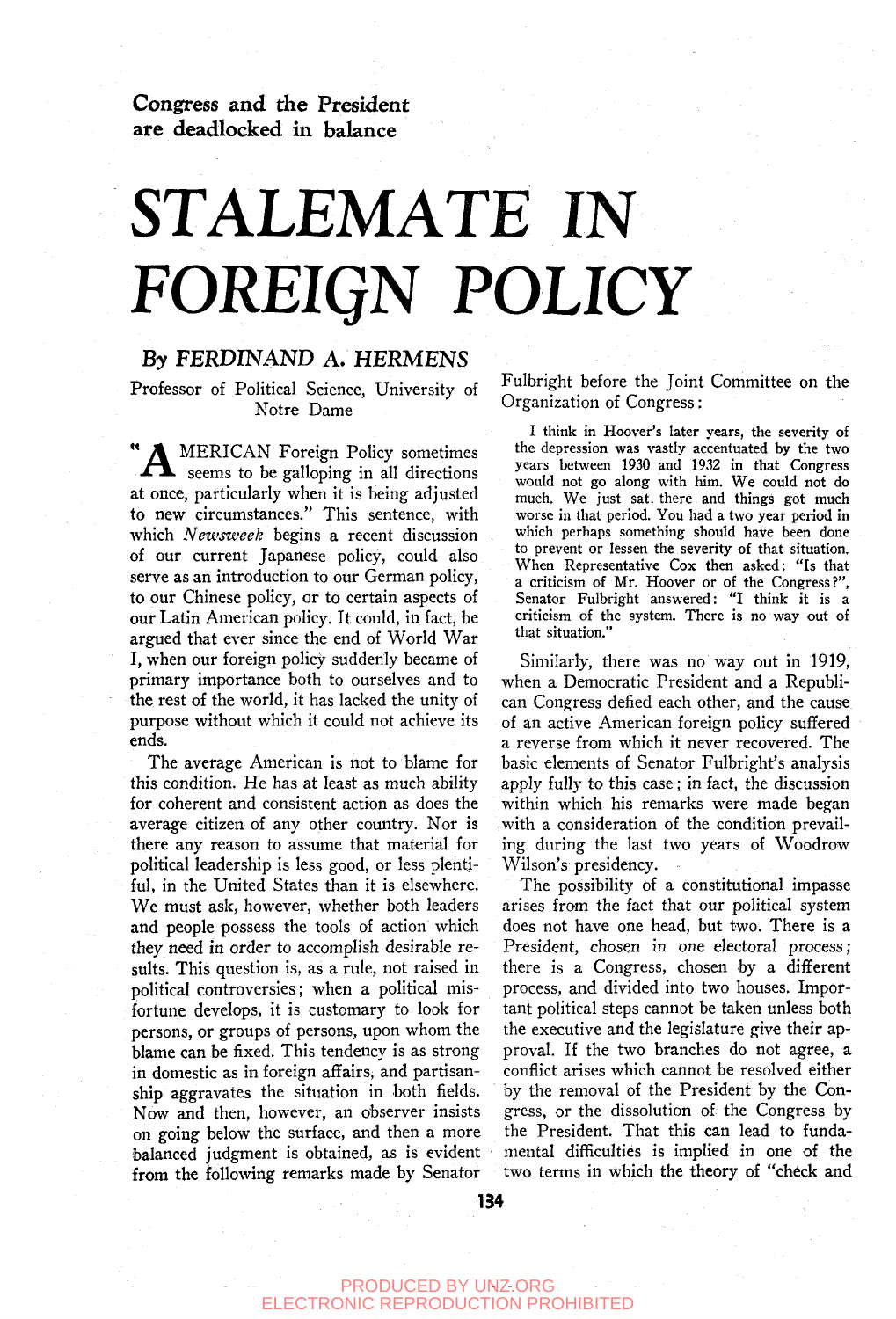balances" is stated. While "checks" are, within their proper limits, a necessity, "balances" are an absurdity. The term "balance" has its proper meaning in physics, where it originated. In the field of politics, the result of two equal forces opposing one another is a deadlock. Montesquieu, the author of the theory of "checks and balances," in a strange passage in *The Spirit of the Laws* admits that from a balance of opposing forces there might result "a state of repose or inaction." He tries to escape the implications of this admission by adding that "since by the necessary movement of things, they (the different branches of government) are obliged to move, they will move in concert." Montesquieu gives no reasons for this assumption. Actually, movement in concert is but one out of several possibilities, and it is the one least likely to materialize. If two branches of government have been deliberately pitted against each other, because it was assumed that their mutual jealousy was a necessary safeguard of political liberty, it requires an unusual degree of patriotism to bring about cooperation. Alexander Hamilton rightly warned the Constitutional Convention that "a reliance on pure patriotism had been the source of many of our errors."

The alternative to action in concert is either that the deadlock continues, or that it is overcome by the dominating influence of one branch of the government. In this case, the balance postulated by constitutional theory is broken. In fact, the forces which are able to upset the balance are likely to be so strong that they will sweep desirable checks aside together with destructive balances.

If, for the purpose of this discussion, we limit ourselves to the field of foreign affairs, it is obvious that action resulting from domination is more likely to be taken by the executive than by Congress. Alexander Hamilton gave the reasons in No. 75 of *The Federalist*  papers where, comparing the executive to the House of Representatives, he said:

Accurate and comprehensive knowledge of foreign politics; a steady and systematic adherence to the same views; a nice and uniform sensibility to national character; decision, *secrecy,* and despatch, are incompatible with the genius of a body so variable and so numerous. The very complication of the business, by introducing a necessity of the concurrence of so many different bodies, would of itself afford a solid objection.

The Senate has now more members than did the House of Representatives in 1789, therefore, what Hamilton says about the House also applies to the present Senate. So far as the complication of foreign affairs is concerned, it has tremendously increased in recent generations, and the advantage enjoyed by the executive on this account is correspondingly enhanced.

#### **CONGRESS IN FOREIGN AFFAIRS**

Congress is under a particular handicap when it comes to taking the initiative in foreign affairs, where it lacks both the organs through which information could be secured and through which action could be taken. Its practical influence may be limited to the expression of approval or disapproval when an executive proposal requires Congressional consent. By that time, an accomplished fact may have been created which Congressional disapproval cannot undo. If, on the other hand. Congress does have an opportunity to assert itself, as when the ratification of a treaty, or the voting of appropriations is required, the freedom of action is often limited to the possibility of taking a negative attitude. Congress can block the plans of the administration (and bring about another deadlock), but it cannot take affirmative action of its own. There is no positive aftermath to the Congressional "No" spoken in regard to the executive. Thus, the isolationism which developed after the rejection of the League of Nations was not really a policy; it was the negation of a policy.

As a result of these limitations on positive action, the United States could, when the clouds of war gathered again, do nothing to dispel them, no matter how clearly the need of such an effort might be seen. Mr. Cordell Hull has informed us in his *Memoirs* that the famous warning issued by President Roosevelt in his "quarantine" speech of 1937 was delivered upon the advice of the State Department, which was under no illusions as to the trend of developments abroad. The negative reaction within both the public and the Congress made executive initiative impossible. Once again, when Congress tried to provide a substitute, it was positive only in appearance. The neutrality legislation to which it resorted merely served to put the world, including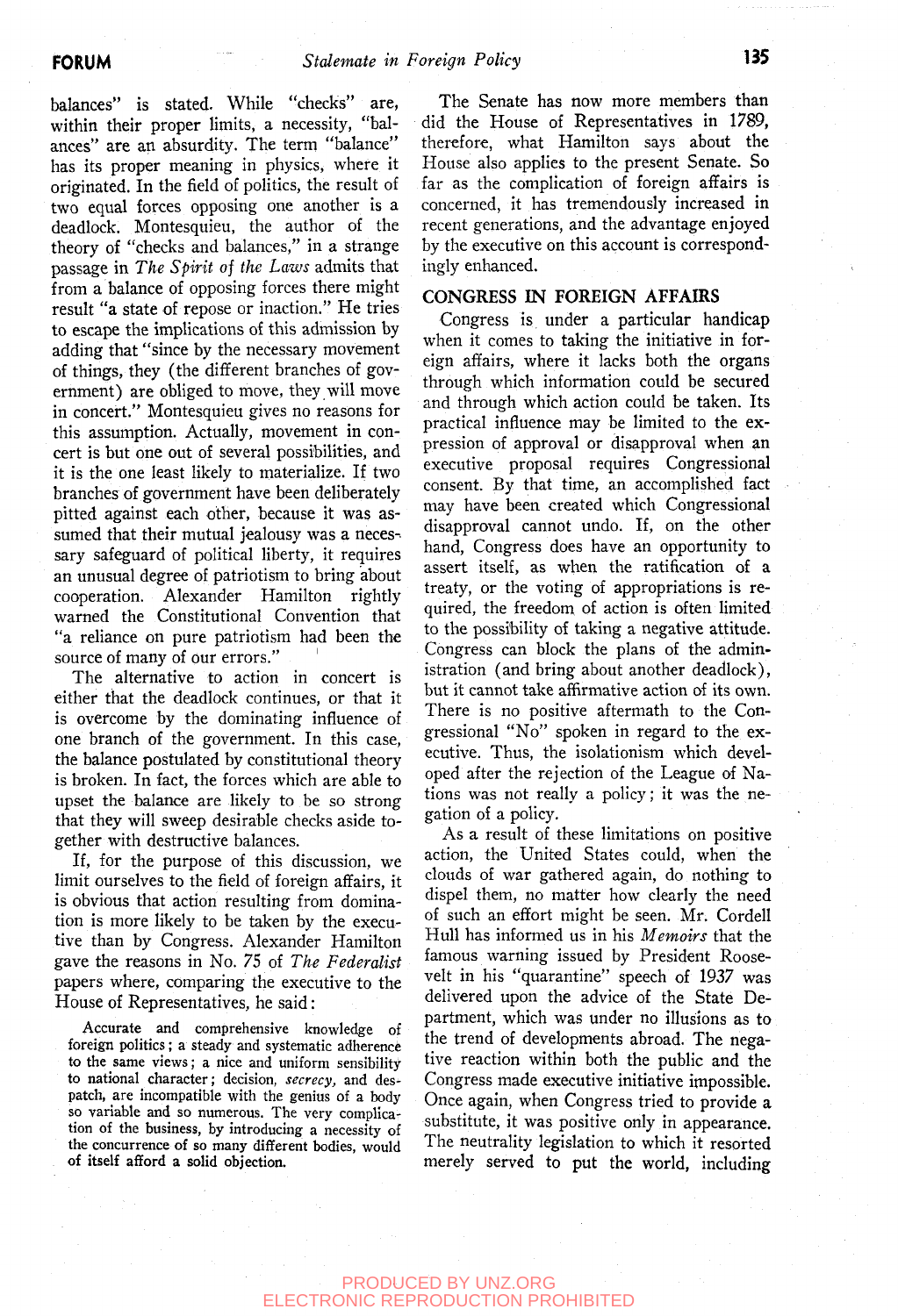those who were preparing for war, on notice that the United States would not apply any preventive measures during the time when they had a chance to succeed.

In the years that followed, the executive was not entirely passive; the Secretary of State issued solemn warnings, which were soon discounted, and President Roosevelt, blocked in his desire for direct action, resorted where possible to a policy of indirection. Thomas K. Finletter, in his book, *Can Representative Government Do the Job?* has commented as follows on this policy:

This peculiar authority of the Executive gives it the power to create the conditions which make war inevitable, or, contrariwise, to avoid war by yielding to the pretensions of other nations. But it does not give the President the power to stop war by affirmative collaboration with other nations, and to impose our own plans and principles on those nations who believe in war as an instrument of national policy.

After the war had broken out, the executive all of a sudden found itself released of almost all restraints in its conduct of foreign affairs. Military necessity, so often real, could be invoked to justify the secrecy of all measures, even if their political impact was strong. In countries with a parliamentary system, as in England, there is during a war at least the safeguard that the head of the government must discuss his plans with the heads of the competent government departments, each of whom is a political power in his own right, and each of whom could challenge the Prime Minister in Parliament if his advice is disregarded and if he leaves the Cabinet. Also, parliamentary discussion remains a vital factor; after the great inter-Allied conferences, Mr. Churchill not only addressed the House of Commons before President Roosevelt addressed Congress, but he felt it necessary to give more information than was contained in the reports of the President. Additional information was elicited in the subsequent parliamentary debates, of which there is no equivalent in the United States. Such checks make it likely that policy, even where it has to be secret, is at least developed through the proper channels, which provides a chance that as much wisdom will be employed in making it as is possible in this imperfect world.

In the United States, so influential during

the war on account of her military and economic power, vital decisions in the field of foreign affairs soon entirely escaped the guiding hand of the Secretary of State. The final stage in this development was reached in the summer and fall of 1944, when Mr. Morgenthau practically replaced Mr. Hull as the President's adviser on matters pertaining to Germany, although, at that time, these matters also determined the all-important relations to Russia. When, during the Quebec Conference, Mr. Morgenthau showed himself so obsessed with the desire to obliterate any potential German power that he disregarded all diplomatic consequences of his proposals, Mr. Churchill reminded him, as Mr. Morgenthau has revealed in his articles published in *The New York Post* last November, that he, (Mr. Churchill) was keenly interested in what might happen in the wide stretches "between the white cliffs of Dover and the white snows of Russia," and that he had no desire to be "chaining himself to a dead German." Mr. Morgenthau, whose weapons of persuasion included a reference to Lend-Lease, won out in Quebec. The storm which followed in the press when the outlines of the Morgenthau plan were made public caused it to be shelved for the time being, but in the directive dealing with the government of Germany (J.C.S. 1067) and in the Potsdam declarations, many of the original features of the Treasury plan re-appeared. The results were what Mr. Churchill had feared they would be: Russian power was drawn into the vacuum created by this negative German, policy, and both England and the United States now find themselves chained to the dying body of the German economy.

Our policy has now been reversed so far as Russia is concerned; concessions based on unlimited confidence have been followed by a policy designed to bring about her "containment." Essential parts of this policy have come to be embodied in the Marshall plan, which is devised to make Western Europe economically self-sustaining, and politically stable enough to resist Communist penetration. The new policy is once again, and inevitably, the result of executive initiative, but, on account of the appropriations needed, Congressional approval is essential. The seeds of

#### PRODUCED BY UNZ.ORG TRONIC REPRODUCTION PROHIBITED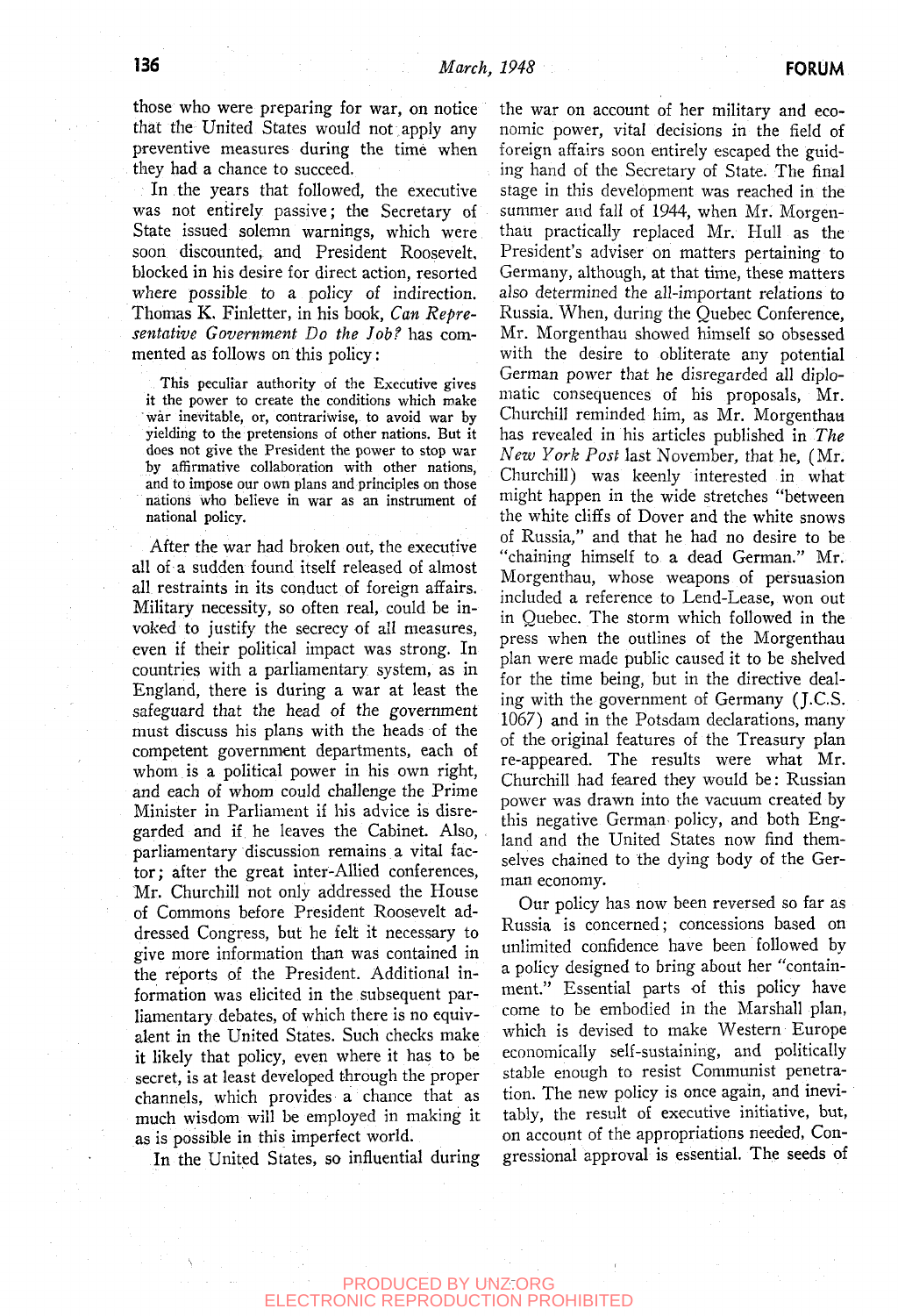conflict, and of frustration, are inherent in such a situation, and the fact that 1948 is an election year in which a Democratic president tries to turn the tide against a Republican majority in Congress, does not improve the prospects of a workable solution.

. In such times an alert public opinion is vital. It is little use to side with one protagonist or the other, and to engage in the old game of blaming political opponents. There are strong and weak points in the arguments of both the executive and of its congressional critics; an effort should be made to combine the good elements of both.

Senator Taft's New York speech of November 10 indicates some of the ingredients of a workable solution. It was natural for a prominent leader of the opposition to remind the administration that the ills which we are now trying to cure were, to a large extent, brought on by its own acts. During the last phase of the war, it neglected the opportunity of occupying much of the German territory which is now under Russian control, and extended the area of Russian occupation as late as in the fall of 1945. Senator Taft also stressed the continuing effects of the economic policy pursued in regard to Germany, and added: "I would like to suggest that the German policy of the Government is even more important to the re-establishment of Europe than the Marshall plan." At this point, the criticism begins to imply negative as well as positive elements, but before Senator Taft's criticism is discounted, it is well to remember that ever since J.C.S. 1067 was made public (October, 1945), *The New York Times* has, in its editorial columns, taken a stand which was similar in substance and no less vigorous in form. Thus, in an editorial published on February 25, 1947, *The Times* said:

Both Japan and Germany were well able to feed themselves before the war, not because they could grow all their own food but because they were among the important workshops of the world. Today they are within our power, and our power has made the workshops still. Yet, given the chance, they could easily start up again, not only to produce goods to buy their food but also to repair the damage they have done and to help industrialize their respective continents. If that means increasing their industrial and therewith their military potential, this factor is more than balanced by our own control, expected to last for many years, and even more permanently by the

creation of an industrial potential elsewhere, which means a new balance of power. It would seem obvious that if the world is to return to peace and prosperity it will have to turn from destruction to construction.

The case of Germany is more immediately pertinent to the discussion of the Marshall plan than is the case of Japan. Not enough observers in this country are aware of the criticism of Germany's economic strangulation advanced in such countries as Italy, Greece, Turkey, Denmark, Norway, The Netherlands, Belgium, and Luxembourg. All of these countries are suffering substantial damage on account of the loss of their German trade; not so long ago an Italian government spokesman emphasized that until a few years ago Italian exports of fruit to Germany brought in the foreign exchange needed to pay for coal imports, and striking examples along similar lines could be given in regard to the other countries mentioned. *The New York Times* commented on November 13:

The fact remains that the American attempt to finance Europe's recovery, while at the same time also financing Germany's economic strangulation under the Potsdam plan, has proved a costly failure. That fact has now been taken into account in both the European recovery plans and in the new level of industry decreed for Western Germany. But it may be doubted that the full import of past errors has really sunk into our consciousness, or that the plans and measures for their correction are anywhere near adequate. On the contrary, we appear to pursue policies of both recovery and strangulation simultaneously.

The editorial then refers to the 682 additional plants to be dismantled in the British and American zones (the addition of the French zone would bring the number close to 1000), and concludes: "Let the plants stand and go to work."

If economic strangulation were ended in Germany, our economic burden could be eased perceptibly.<sup>1</sup> Even now the Germans, if allowed to do so, could make aggreements with their neighbors which, would benefit both sides. Large-scale German exports would not be possible before a two year period has

#### PRODUCED BY UNZ.ORG ELECTRONIC REPRODUCTION PROHIBITED

<sup>1</sup> Interesting data concerning the way in which the dismantling of German factories interferes with the Marshall plan are contained in the pamphlet entitled "Destruction at Our Expense: How Dismantling Factories in Germany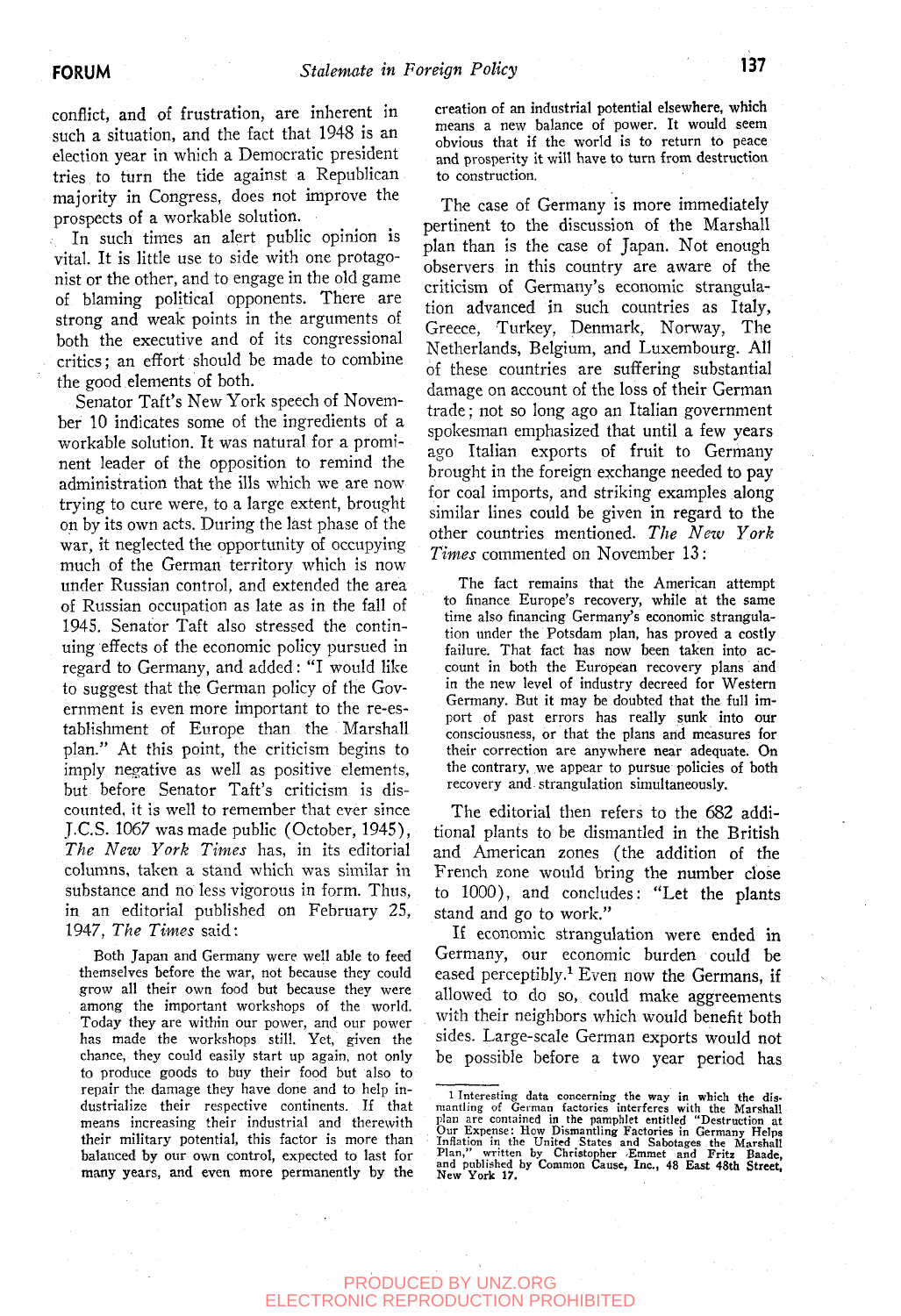elapsed; such exports would, however, still come in time to provide substantial assistance during the final years of the proposed European Recovery Program. This prospect should not cause'us to slash blindly the proposed appropriations, and "undeffinance" the program from the start. We should, however, be aware of the fact that, if we want the Marshall plan to succeed, a full utilization of the productive potential of Western Germany would be a great help; and that it might turn out to be an absolute necessity.

Similar considerations apply to Japan. When various political leaders suggested a program of definite support for the Nationalist government of China, Walter Lippmann objected that this would mean dissipating our limited resources. Our resources would not be so limited, however, if we did not increase existing scarcities by a policy of economic strangulation in regard to what used to be the chief producer of continental Europe, and of the Far East. The unused productive potential of Western Germany and Japan is still large enough to provide us with the margin needed to undertake an effective program in both Europe and the Far East. In the case of Japan, the opposition to misguided economic policies has been led by *Newsweek,* which made certain vital facts public that had been withheld from us, and to Senator Knowland, who forcefully pointed to the discrepancy between promoting economic disintegration and pouring in hundreds of millions to help the victims of that disintegration.

As could have been expected, the administration goes ahead with its policies in Germany and Japan, where it can act without Congressional approval, and Congress questions substantial parts of the appropriations demanded for the E.R.P. Friction has developed over the administrative aspects of this program as well as over the expense. Congress wants the task of reconstruction to be entrusted to a new agency rather than to those sections of the State Department which have, in recent years, been so unbusinesslike in their policies. Secretary Marshall counters: "There cannot be two Secretaries of State." He is right in principle, since the E.R.P. has a definite political purpose and should be integrated with the rest of our foreign policy; he will be wrong in practice, if the State Department fails to integrate its own policies, and continues to acquiesce in destruction while billions are asked for reconstruction.

Whether, in a campaign year, Congress and the administration can find enough common ground is difficult to tell. Powerful forces tend to tear them apart. Much would be gained, however, if some of the agencies which have access to impartial public opinion would point out the basis for possible agreement, and Work for its attainment, rather than to engage in pressure on behalf of one side or the other. If this should prove impossible, we might as well re-examine the political system which forms the basis for destructive conflicts, and ask ourselves whether, before we spend so much energy oh promoting a World State, we should not try to harmonize the constitutional machinery of the country which, in this period of history, is the only one that can provide the leadership for the cooperation, and perhaps eventual federation, of the nations interested in peace and freedom.

"If the truth were admitted," says Reginald A. Johnson, Director of Field Services of the National Urban League, "the [following] would be a typical advertisement describing rental property for Negro occupancy in one of our larger cities."

Ten room house, at least 60 years of age, badly in need of repair and redecoration. House is cold in winter and hot in summer. Conveniently located near smoky factories, noisy railroad yards, and receives frequent fragrance from nearby stockyards. Neighborhood is highly deteriorated and is well supplied with all the factors that encourage crime and delinquency. Heavy truck traffic in area, no nearby playgrounds, and firetrap schoolhouse within walking distance. Best thing available for nice Negro family at exorbitant rent. *—American City*